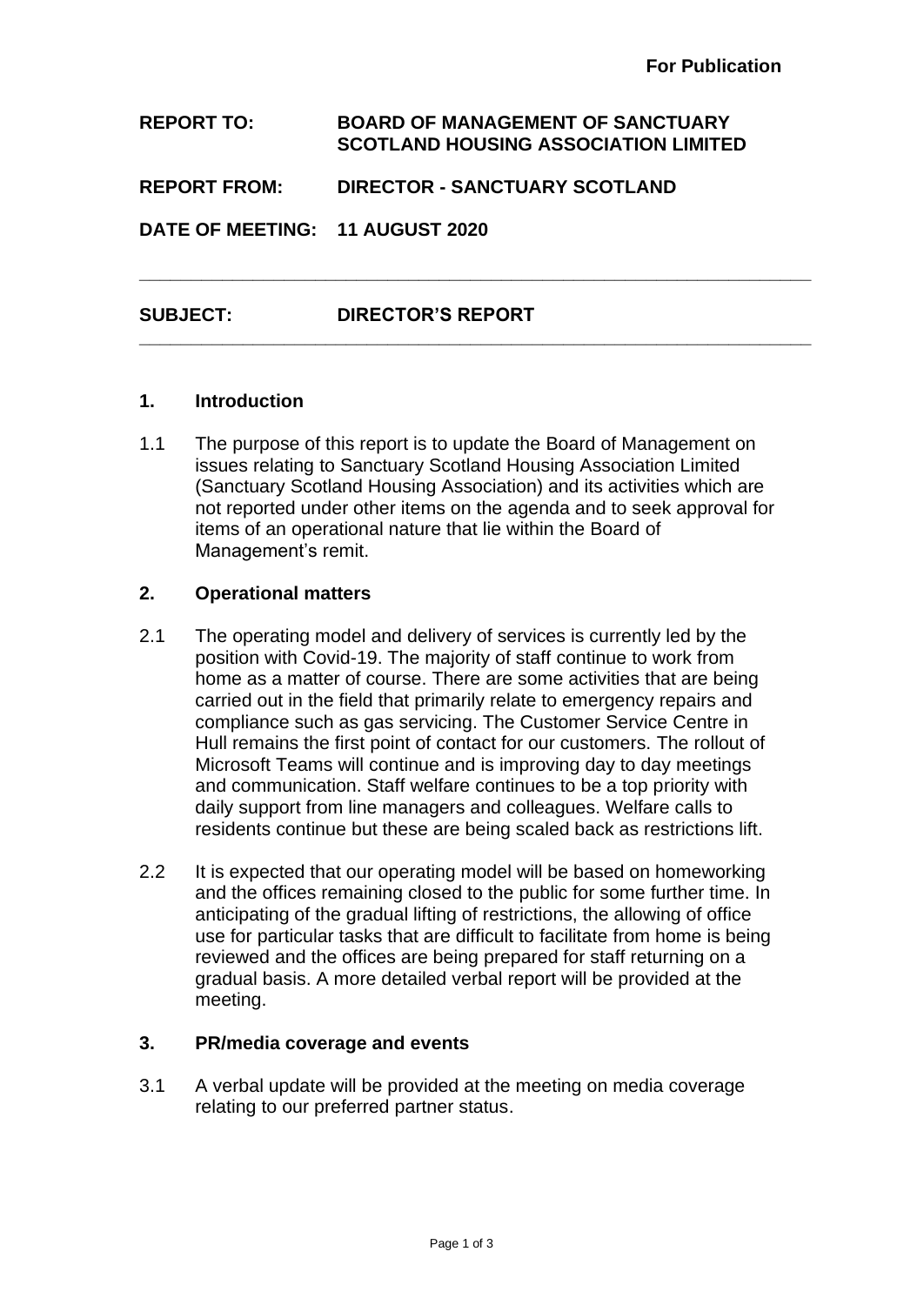## **4. Scottish Housing Regulator**

4.1 The third monthly Covid-19 return has been submitted to the Scottish Housing Regulator, this represents the period to 28 June 2020**.** Cash flow continues to be closely monitored as confirmed in the agenda item on management accounts.

### **5. Items for approval**

- 5.1 The Letting Strategy for our general needs stock in the west of Scotland for 2020/2021 is recommended for approval.
- 5.2 A report approved by the Group Capital Committee in respect of the disposal of a small area of ground adjacent to a property in Dalmahoy Drive in Dundee has been approved under the delegated authority given by the Scotland Standing Orders. However, the Board is recommended to note and endorse the approved disposal.

### **6. Items for discussion**

6.1 On 2 July 2020 a letter was issued by the Minister for Local Government, Housing and Planning to all Registered Social Landlords on the subject of statutory obligations in light of Covid-19.

## **7. Appraisal**

- 7.1 Risk management
- 7.1.1 RM 3 Cost and Income Pressures, RM 4 Political Risk, RM 5 Governance and RM 9 Legislative / Regulatory; reporting of issues being dealt with by the Director - Sanctuary Scotland allows for scrutiny of such activities by the Board of Management thus contributing to the management of governance and compliance risks. Some of the issues and activities reported also contribute to the mitigation of political and reputational risks.
- 7.2 Impact on diversity
- 7.2.1 None of the issues referred to in this report are considered to have any direct diversity implications.
- 7.3 Value for Money
- 7.3.1 None of the issues referred to in this report are considered to have any direct value for money implications.

#### **8. Recommendation**

8.1 The Board of Management is recommended to: